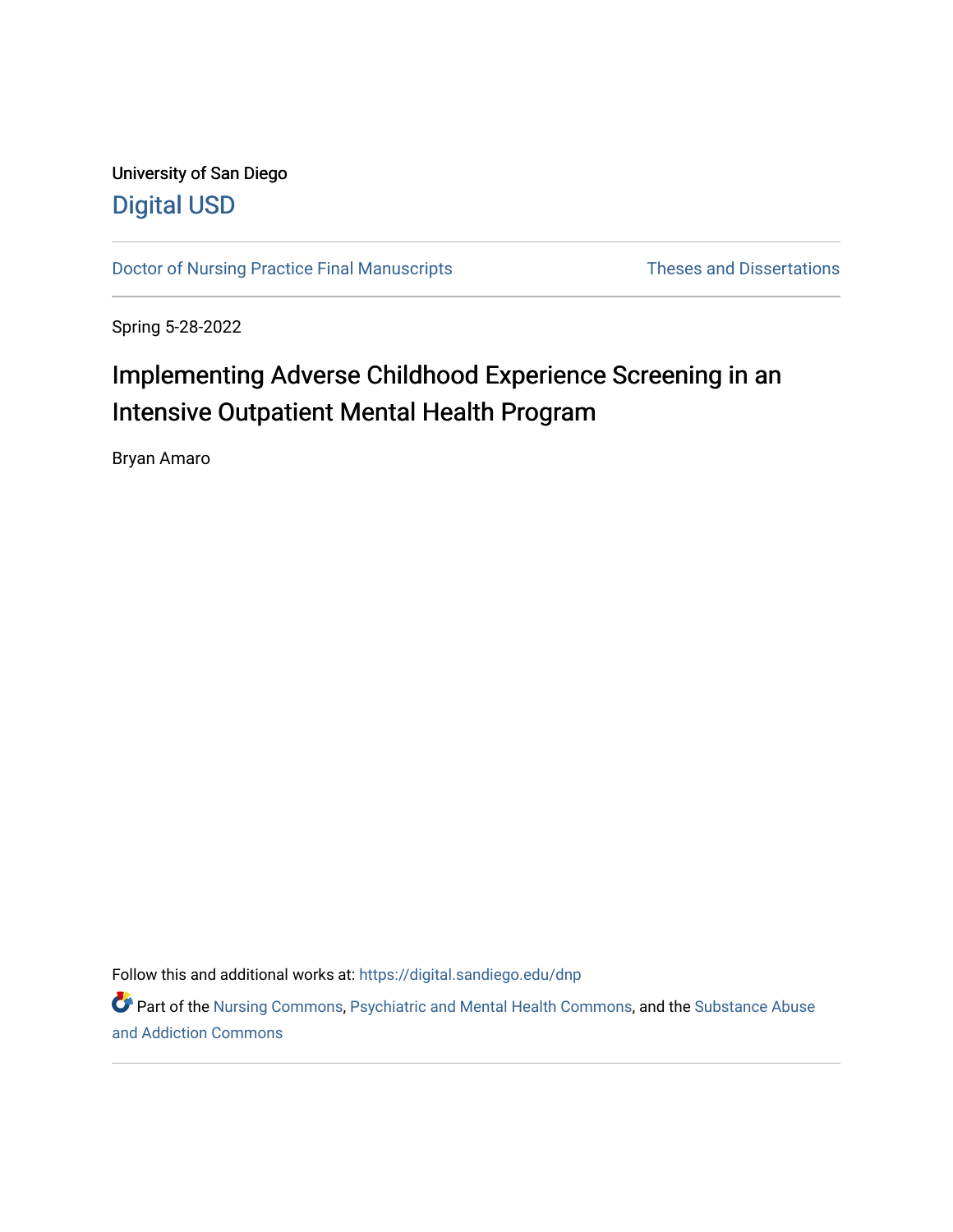## Implementing Adverse Childhood Experience Screening in an Intensive Outpatient Mental Health Program

#### **Background and Significance**

Adverse Childhood Experiences (ACEs) have been well-studied for over 20 years, with the seminal research performed in San Diego, CA, through Kaiser Permanente and MD internist Vince Felitti in 1998. ACEs are potentially traumatic events that occur during childhood before 18 years of age (Felitti et al., 1998). The stress response is a normal part of life, and is the bodies response to a threat, challenge, physical or psychological obstruction (Hustedde, 2021). The stress response physiologically starts in the brain via the amygdala, hypothalamus and pituitary gland. Outside of the brain it involves the adrenal glands releasing epinephrine and cortisol. This process results in elevated blood pressure, blood sugar, and suppresses the immune system (Johnson et al., 2021). A colloquial phrase termed for this phenomenon is the "fight or flight" response. All people experience various levels of stress at different durations and intensities (Beal, 2019). ACEs are strongly associated, in dose-response fashion with many of the most common, serious, and costly health conditions our society is facing today, including nine of the ten leading causes of death in the United States, and earlier mortality expectancy due to its chronic unrelieved duration and intensity (Merrick et al., 2018). One of the principal reasons ACEs can cause extensive damage involves their relationship to the toxic stress response which develops when one is chronically experiencing unrelieved stressed (National Scientific Council, 2014). The toxic stress response leads to lasting and serious stress, which is exacerbated without support from a loved one or caregiver (Johnson et al., 2021). Some doses of stress are healthy and expected during childhood; however, the chronic exposure to high doses of adversity during sensitive and critical times of early development without caregiver support create an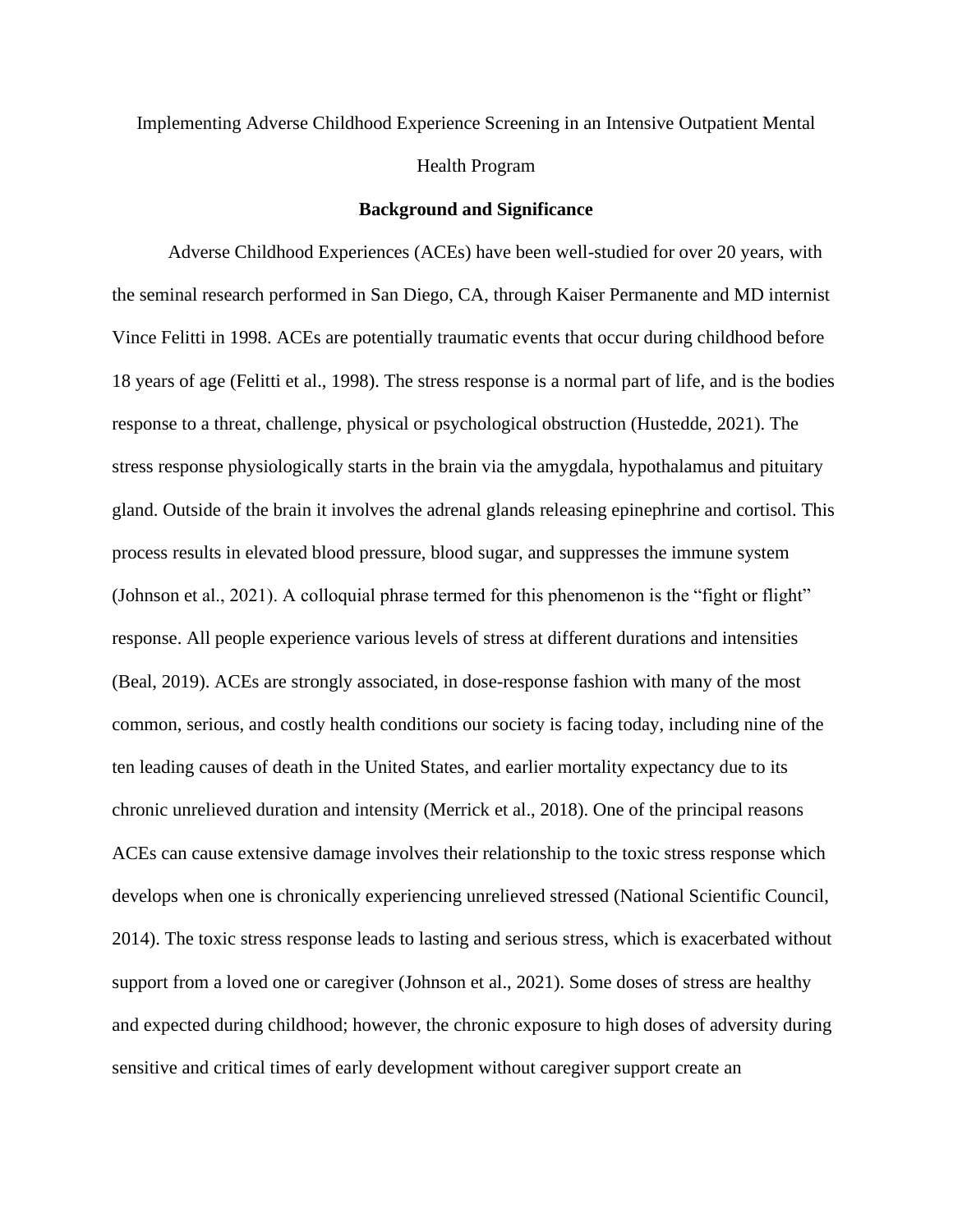environment for long term damage to occur (Beal, 2019). Increased doses of cumulative adversity lived through childhood years during early development create long term disruptions in the brain, immune, hormonal, and metabolic systems usually through genetic functions (Bucci et al., 2016). Research has demonstrated that children experiencing severe and long-term abuse have smaller brain sizes (Brown et al., 2009).

Over the years the original study has been replicated and repeated on various socioeconomic demographics given that the first study was done on mainly White, middle class, college educated adults, with private insurance. Subsequent studies have found even higher prevalence of ACEs with groups who are typically marginalized such as Black, Hispanic and Native Americans (Liu et al., 2020). Because ACEs have been linked to many detriments and impediments to living a healthy long life, especially with minorities, over 37 states and the District of Colombia have adopted or passed legislation related to ACE screening and interventions (National Conference of State Legislatures, 2022).

#### **Purpose/Aims**

The purpose of Implementing ACE screening at an Intensive Outpatient behavioral health clinic aims to support the overall goal of implementing evidenced based care into clinical practice and follows California legislation. Unfortunately, what academia and clinicians have learned is it typically takes up to 17 years or longer for research to eventually reach clinical practice (Fineout-Overholt et al., 2005). This project seeks to conduct California Surgeon General, Dr. Nadine Burke-Harris's goal of identifying ACEs and decreasing ACEs by one half in one generation (Harris, 2020). As the consensus on ACEs and their negative effects on people becomes more concrete, it is now time to increase the screening of ACEs to clearly articulate where and how ACEs are occurring so providers, society, and law makers can continue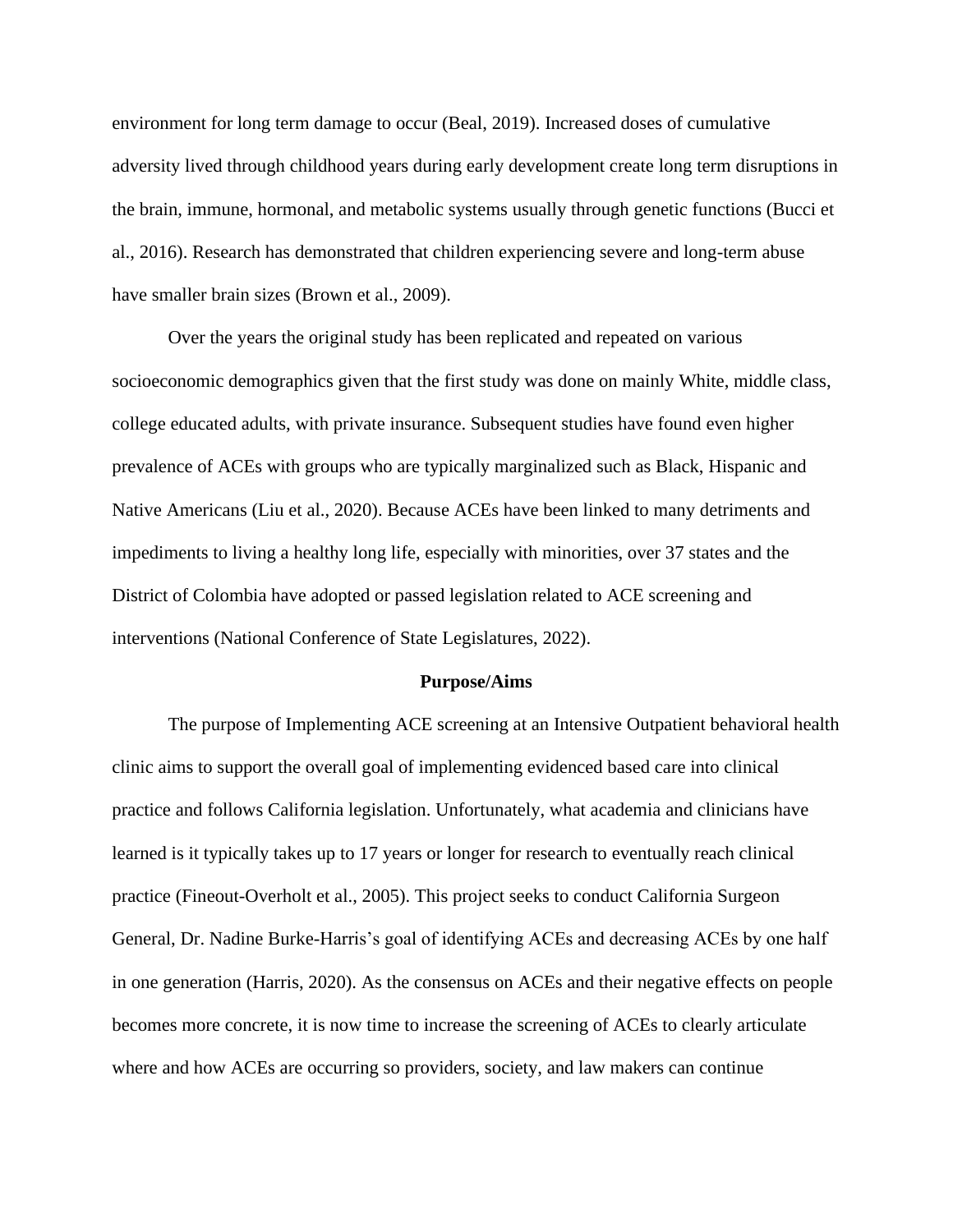instituting measures that will reduce and prevent ACEs; leading to healthier, happier, and fulfilling lives for all. The implementation of this project is further supported by ACEs Equity Act, signed into law by Governor Gavin Newsom, effective January 1, 2022, which significantly expands coverage for ACEs screening.

The goals of this evidenced based intervention include screening for ACEs to detect surveys of four or more ACEs, and then directing treatment toward trauma-informed care (TIC), and referrals to primary care providers (PCP) for further evaluation. According to the substance abuse and mental health services administration (SAMHSA) trauma informed care realizes the widespread impact of trauma and understands the potential paths toward recovery; recognizes the signs and symptoms of trauma in patients; and responds by fully integrating knowledge about trauma into policies, procedures, and practices to actively resist retraumatization (2022). SAMHSA further breaks down trauma informed care into six principles: (a) safety (b) trustworthiness and transparency (c) peer support (d) collaboration and mutuality (e) empowerment, voice and choice and (f) cultural, historical and gender issues. According to the Center for Health Care Strategies (2020), Trauma Informed Care shifts the focus of the provider's perspective from "What's wrong with the patient" to "What's happened to the patient?" This approach acknowledges a more complete picture of the patient's life position in relation to their past and present allowing for healing services which respect what the patient has been through. This project will use trauma informed care to recognize and respond to the signs, symptoms and risks of trauma to support the needs of patients who have experienced ACEs by following SAMSHA's six principles utilizing high levels of ethical and compassionate care remaining sensitive to our patient's past experiences by creating a supportive environment for patients to heal.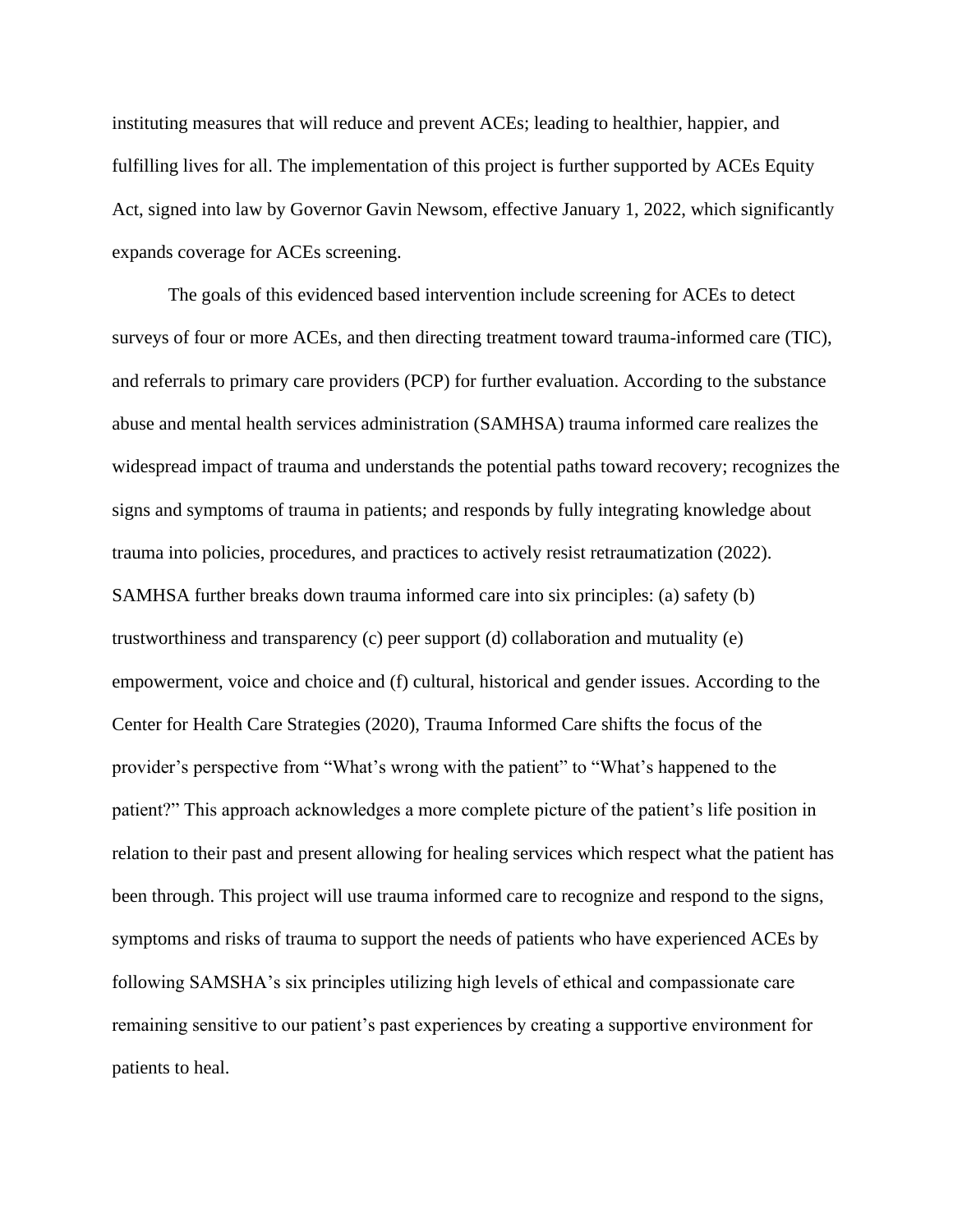#### **Evidenced-Based Practice Model**

I have selected the evidence-based model (EBP) called the 8 A's model created in San Diego, California, by Caroline Brown, EdD, RN and Laurie Ecoff, PhD, RN (Brown & Ecoff, 2011). My rational for selecting the 8 A's model is based upon the model's framework consisting of an 8-step process which is clear cut and simple to follow for implementing EBP, defined as the incorporation of the best available research evidence with patient preferences, clinical context, and healthcare resources (Ciliska, 2005; Cullum et al., 2008). Because my project involves implementing Adverse Childhood Experience Screening (ACEs); the utilization of this model will be simple and thorough allowing for successful adoption in the organization this project will be instituted.

The 8 A's model strengths include a model that is easy to learn, remember and apply in practice. This is primarily due to the logical, sequential format. The 8 A's refer to: (1) assessing a clinical or practice problem; (2) asking a clinical question in a PICOT (population/patient, implementation, comparison, outcome, and time) format; (3) acquiring existing sources of evidence; (4) appraising the levels of evidence; (5) applying the evidence to a practice change (implementation); (6) analyzing the results of the change as compared to the previous implementation state; (7) advancing the practice change through internal and external dissemination; and (8) adopting the practice for sustainability over time (Brown & Ecoff, 2011). Because ACE are well researched, including many RCT's and Meta Analyses, following the steps of EBP implementation will be straight forward.

A potential limitation with this model lies in the assumption that clinicians implementing EBP all know how to discern and appraise levels of evidence and implement the project. Utilizing this model necessitates a provider skilled in those abilities, able to carry out the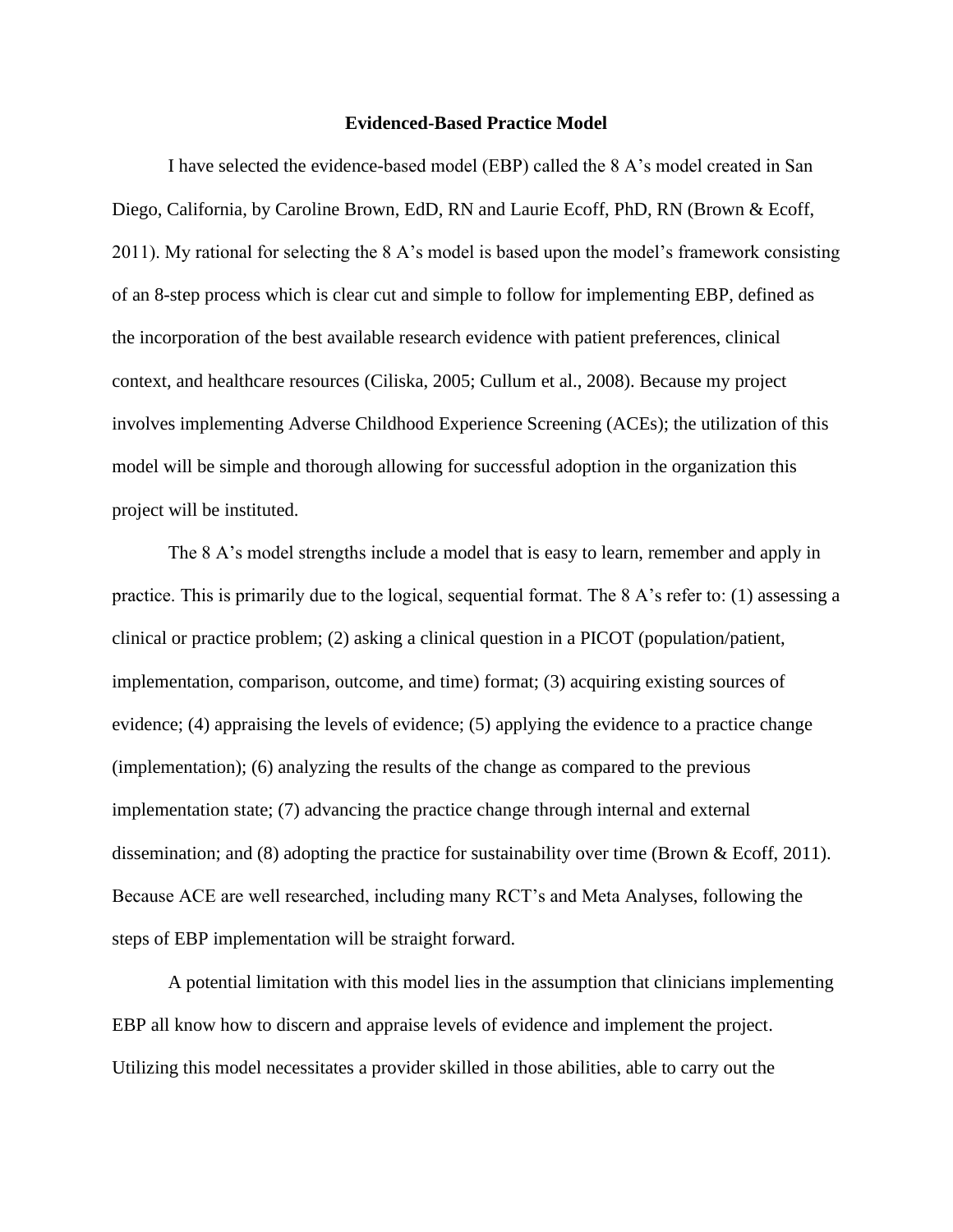implementation and analyzing the results. Additionally, this process does not identify whom the key stakeholders or champions on the project will be and how exactly the project is to remain sustainable over time. This model involves educating everyone involved in the EBP project, which can also be costly and time consuming for the organization (Brown & Ecoff, 2011).

#### **Literature Review/Evidence for the Problem**

A review of the literature was conducted using databases through the Copley library including PubMed, Google Scholar, Medline, Cochrane Library and EBSCO host. Because of the seminal research performed by Felitti in 1998 there have been many milestones. Research of the last 20 + years is overwhelmingly clear on ACEs and their impact on both physical and mental health. Research demonstrated 62% of Californians have experienced at least one ACE, and at least 16% report having experienced at least four or more (Bucci et al., 2016). A study by Strine et al, (2012) demonstrated ACEs were associated with an increased risk of self-reported alcohol problems in both men women, and the prevalence increased by specific types of ACEs. Preventing ACEs is linked to reducing conditions like depression, asthma, cancer, diabetes, tobacco usage and heavy drinking in adulthood (Hughes et al., 2017). In addition, by preventing ACES a connection to education and increased employment potential has been found (Merrick et al., 2019) A meta-analysis by Petrucelli (2019) showed psychological outcomes had an increased odds ratio compared to that of medical outcomes with higher ACEs scores. Implications of this study suggest the benefit of screening for ACEs; and, highlights the need to find interventions to ameliorate their effects especially for preventing behavioral health disorders. Rancine et al, (2020) suggest given widespread prevalence of ACEs, providers should be encouraged to adopt a trauma informed care approach as a universal precaution. Furthermore, Rancine et al, suggests only screening for ACEs if a trauma informed care approach to patient care is implemented.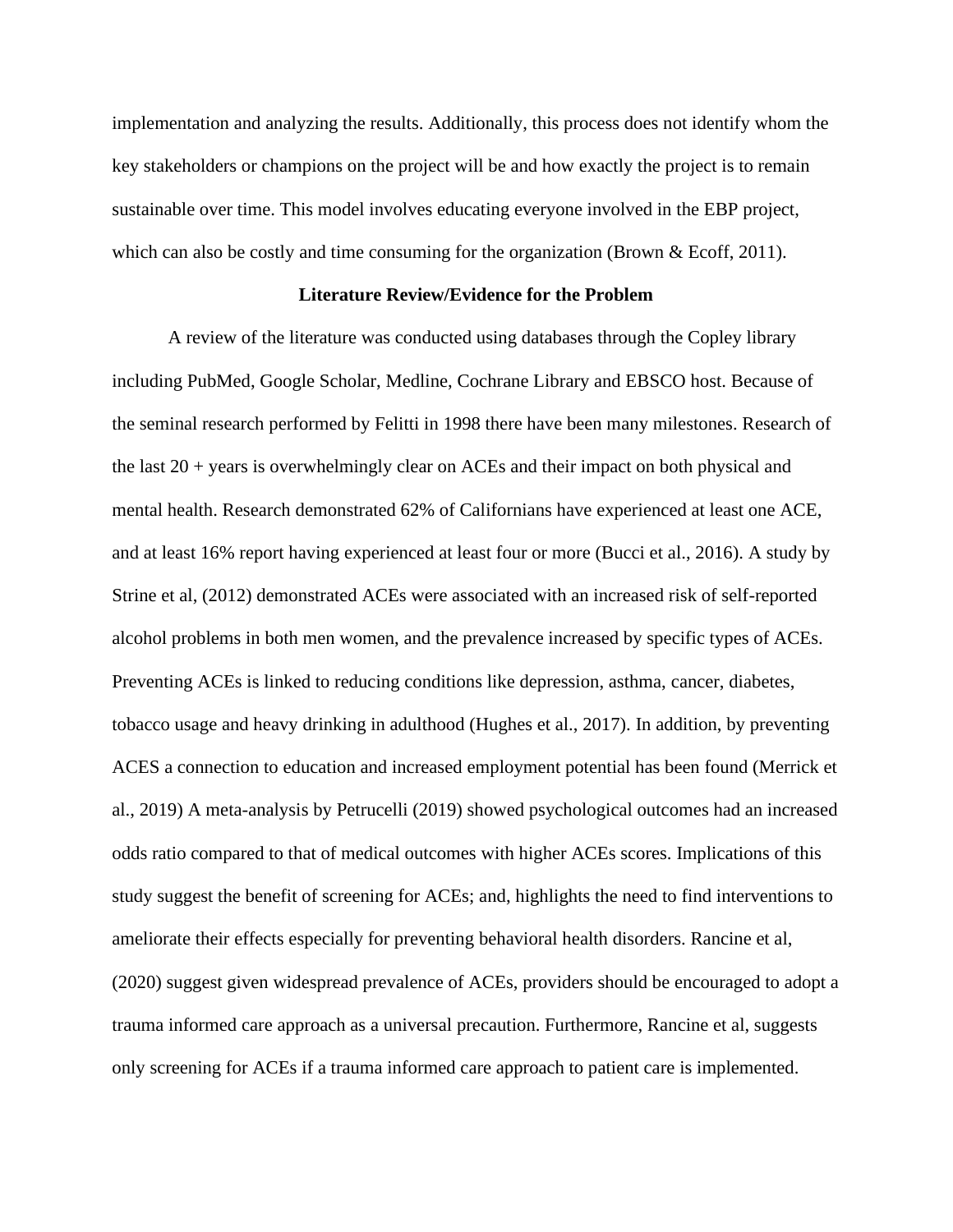As ACEs research has progressed, research has shown, unfortunately, some demographic groups are more likely to experience ACEs when compared to others. Research by the Robert Woods Johnson Foundation (2017) showed roughly 40% of Caucasian children have experienced 1 or more ACEs, compared to 51% of Hispanic children, and 64% of Black children. These results further support the growing body of research demonstrating how socioeconomic factors play a major role in the health outcomes of our population and our aim as a society to solve them. Additional research by (Liu et al., 2019) suggested that health outcomes are influenced by both adversity and protective factors, and to the extent these are influenced is also informed by race or ethnicity. The implications of this study reveal the highest need to perform ACE screening and interventions are associated with ethnic minorities. Clinicians should be prepared to implement trauma informed care into practice especially with minorities as future presentations of trauma are expected (Oral et al., 2016).

#### **Design**

The facility chosen for this project was Sober Life Recovery Solutions (Sober Life), an Intensive Outpatient Substance Abuse and Mental Health clinic located in San Diego, California. Sober Life treats adult patients ages 18 and above. After approval to implement the project at their site and inserting the ten-item screening questionnaire in the EHR for all new admissions to completed prior to admission into the program. The admissions staff were educated about ACEs in general and instructed on how to perform, administer, and interpret ACE screening results. The ACEs screening is a series of ten questions, which are asked of adult patients on the childhood upbringing from ages 0-18. Staff were trained to identify scores of four or more and do two things: direct the patient treatment toward trauma informed care for therapy and work with case managers to schedule a visit to the patient's primary care provider for a physical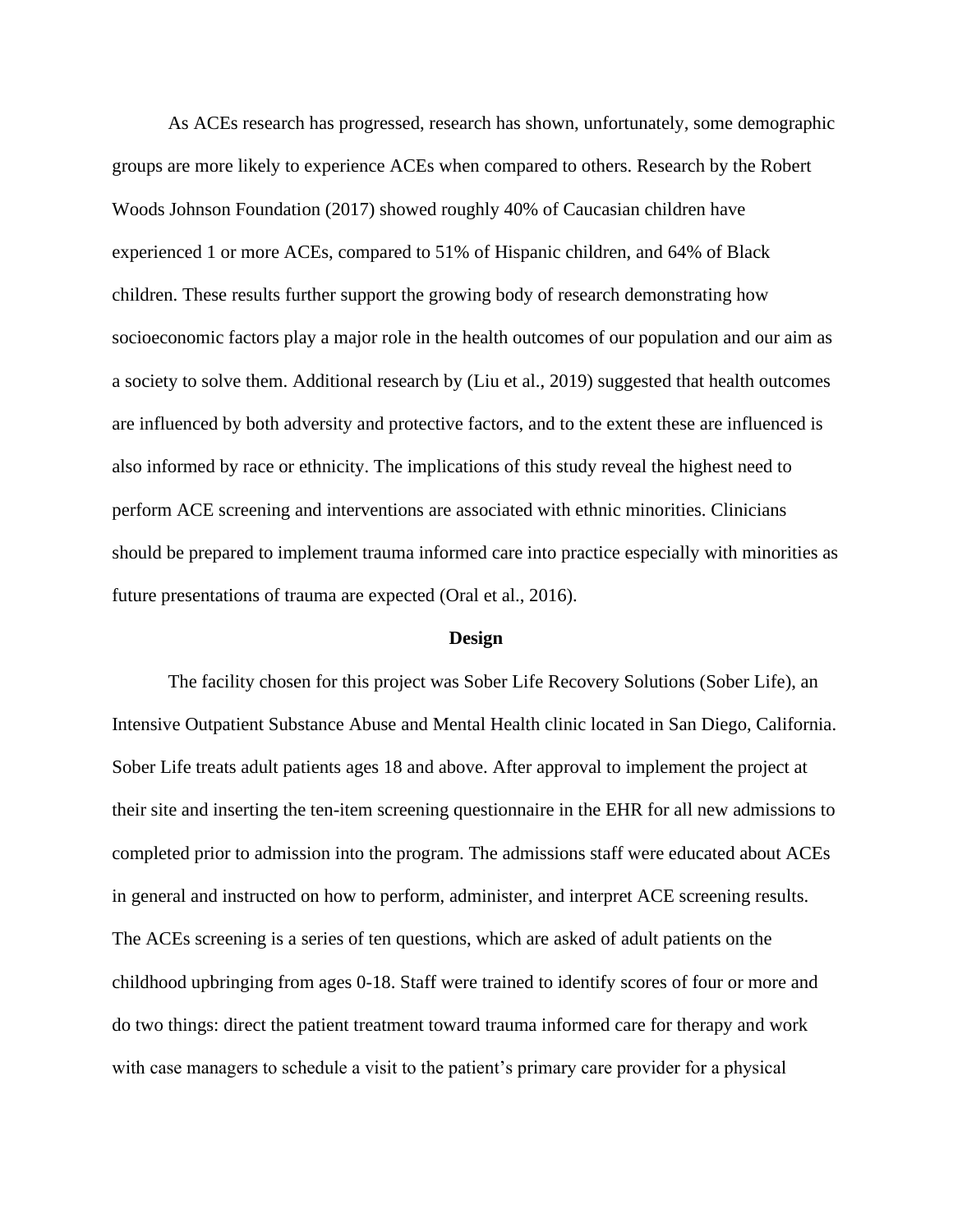evaluation. If the patients did not have an established primary care provider, the treatment team

helped them to establish and schedule an appointment as soon as available. An example of the

ACE screening form is listed below in Figure 1.

#### **Figure 1**

*Adverse Childhood Experience Screening Form*

Our relationships and experiences-even those in childhood-can affect our health and well-being. Difficult childhood experiences are very common. Please tell us whether you have had any of the experiences listed below, as they may be affecting your health today or may affect your health in the future. This information will help you and your provider better understand how to work together to support your health and well-being.



Experiences in childhood are just one part of a person's life story. There are many ways to heal throughout one's life.

Example of ACE Screening Form

#### **Methods and Justification**

The ACEs screening tool was approved by University of San Diego's IRB board and consisted of coordinating with the IOP's EHR named Alleva and electronically uploading the survey along with other regular, required pre-admission screening forms. All admitting patients must fill out and complete pre-admission documentation to the program to evaluate fitness for the program, gather pertinent information; and, remain compliant with California behavioral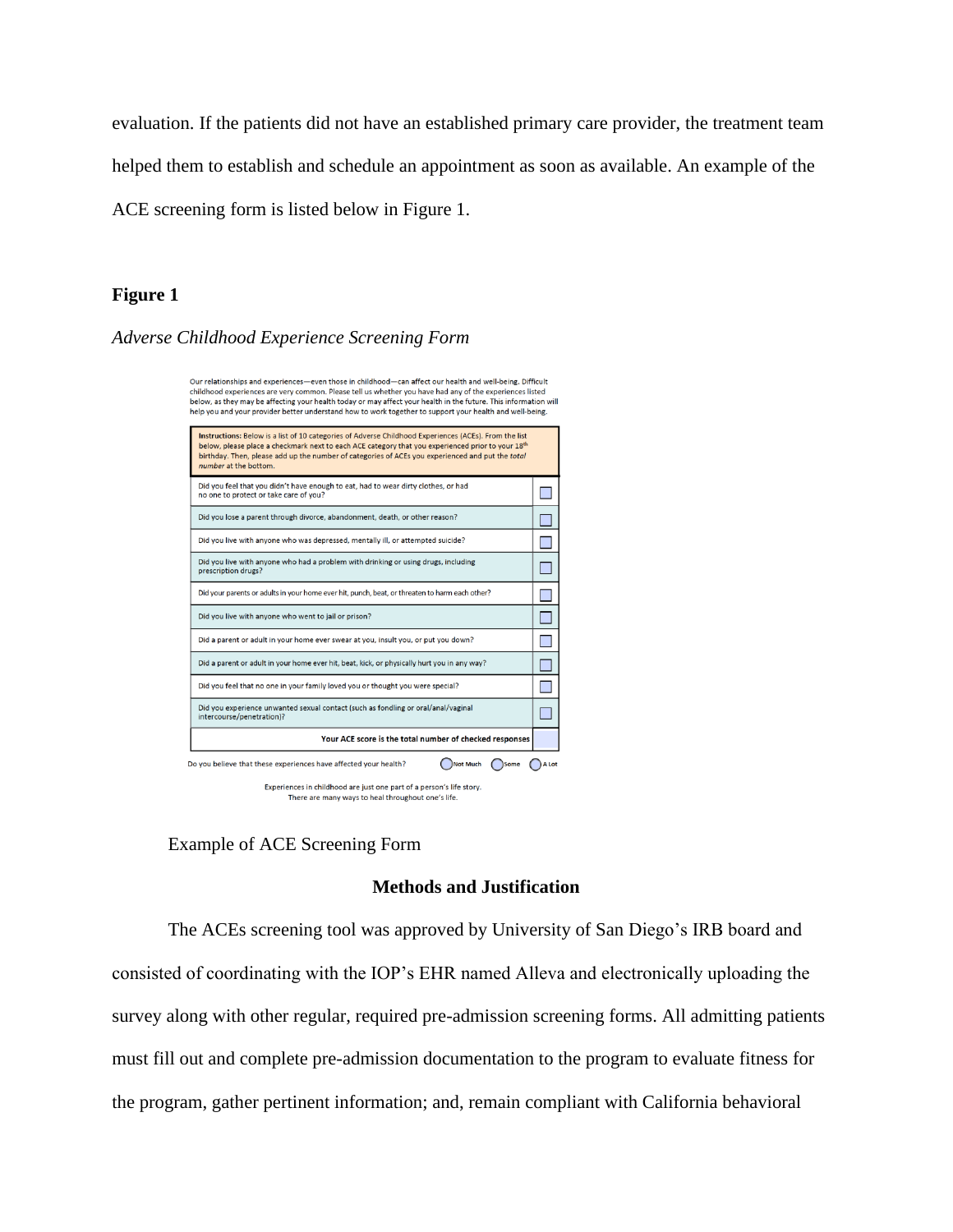health laws as governed by the Department of Healthcare Services (DHCS). Next, the survey was then completed as a routine part of admissions, then evaluated by admissions staff to identify scores of four or more directing patients toward trauma informed care with competent Marriage and Family Therapists at the treatment center, and then setting appointments with the patient's primary care providers for further evaluation. If patients did not already have an established primary care provider, the staff supported in finding the patient a local provider. Scores were reviewed on a bi-weekly basis ensuring compliance with the projects overall aims.

#### **Ethical Considerations**

This study was approved by the institutional review board of the University of San Diego, Hanh's School of Nursing (IRB-2022-6).

#### **Demographics**

Demographics of this project includes adult men and women ranging in ages from 18 to 64. There were 26 men and 18 women were surveyed. This project surveyed 28 Caucasian patients, 12 Hispanic patients, three Black patients and one Asian patient. Unfortunately, no other races or ethnicities were represented. Of note, there were two transgender patients represented in the survey. All the patients in this survey had private PPO or HMO insurance plans.

#### **Results**

During the implementation of ACEs screening at a Mental health Intensive Outpatient Center 44 patients were screened starting October 11, 2021 through December 31, 2021. Of the 44 patients screened 13 patients or 23% were found to have an ACE score of four or more. These patients were then directed toward two pathways. The first was ensuring they were receiving trauma informed therapy while in treatment. The second involved referring patients to a primary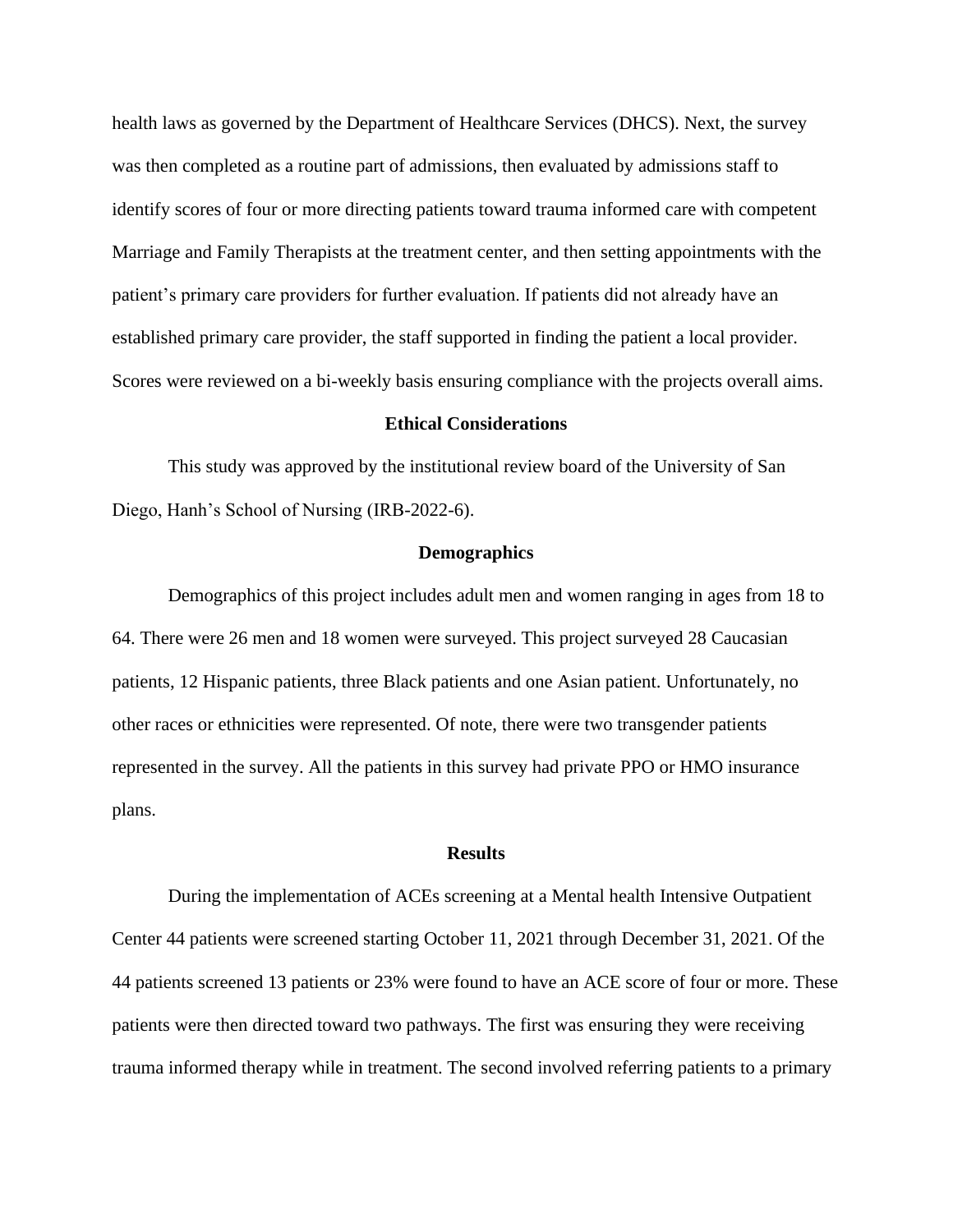care provider (PCP) for evaluation and treatment of potential or realized physical health complications.

Of the 13 patients with ACE scores four or greater, 100% were entered into Trauma Informed Care with Marriage and Family Therapists at the treatment center.

### **Figure 2**





Percentages of patients screened and those with four or more ACEs.

Out of the 13 patients scoring four or more ACEs, two were successfully referred to a primary care provider for an initial evaluation, six already had established care with a primary care provider, two made appointments but did not show, one made an appointment but was not able to be seen because the patient did not have a physical insurance card, and two refused to set an appointment for further follow up. Unexpected findings included two of the patients who went to their primary care appointment ended up having untreated hypertension and were started on anti-hypertension medication.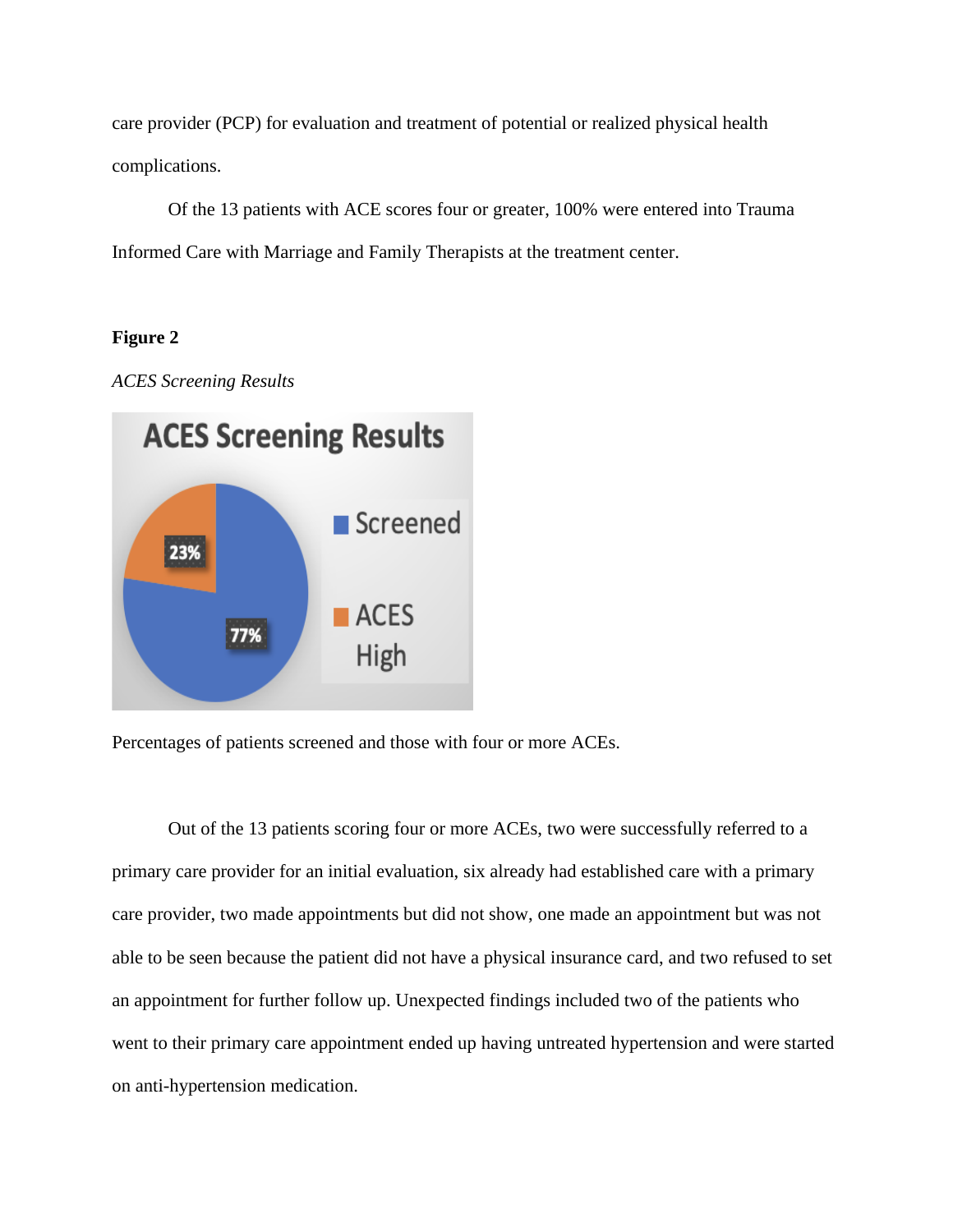### **Figure 3**

*Realized, Missed, and Potential PCP Referrals*



Graph depicting PCP referrals

#### **Study Limitations**

The initial survey was implemented on October 1, 2021 into the EHR; however, there was a technical error when reviewing the ACEs scores. The evaluator was not able to see which specific ACEs the patient's had selected creating a possible error in the total ACE score interpretation, and preventing clinicians to see which specific ACEs applied to which could be used in further trauma informed care therapy. This prevented the evaluator from ensuring accurate total ACE scores at the end of the survey. This error was identified early on and officially corrected on October 11, 2021 with the support from the Alleva technical team which then ensured the ACEs intervention was now able to be viewed in its entirety and accurately.

A second limitation in this project involved the difficulties of navigating private insurance requirements. One of the patients was unable to see a primary care provider simply because they did not have a physical copy of their insurance card. This was a barrier to accessing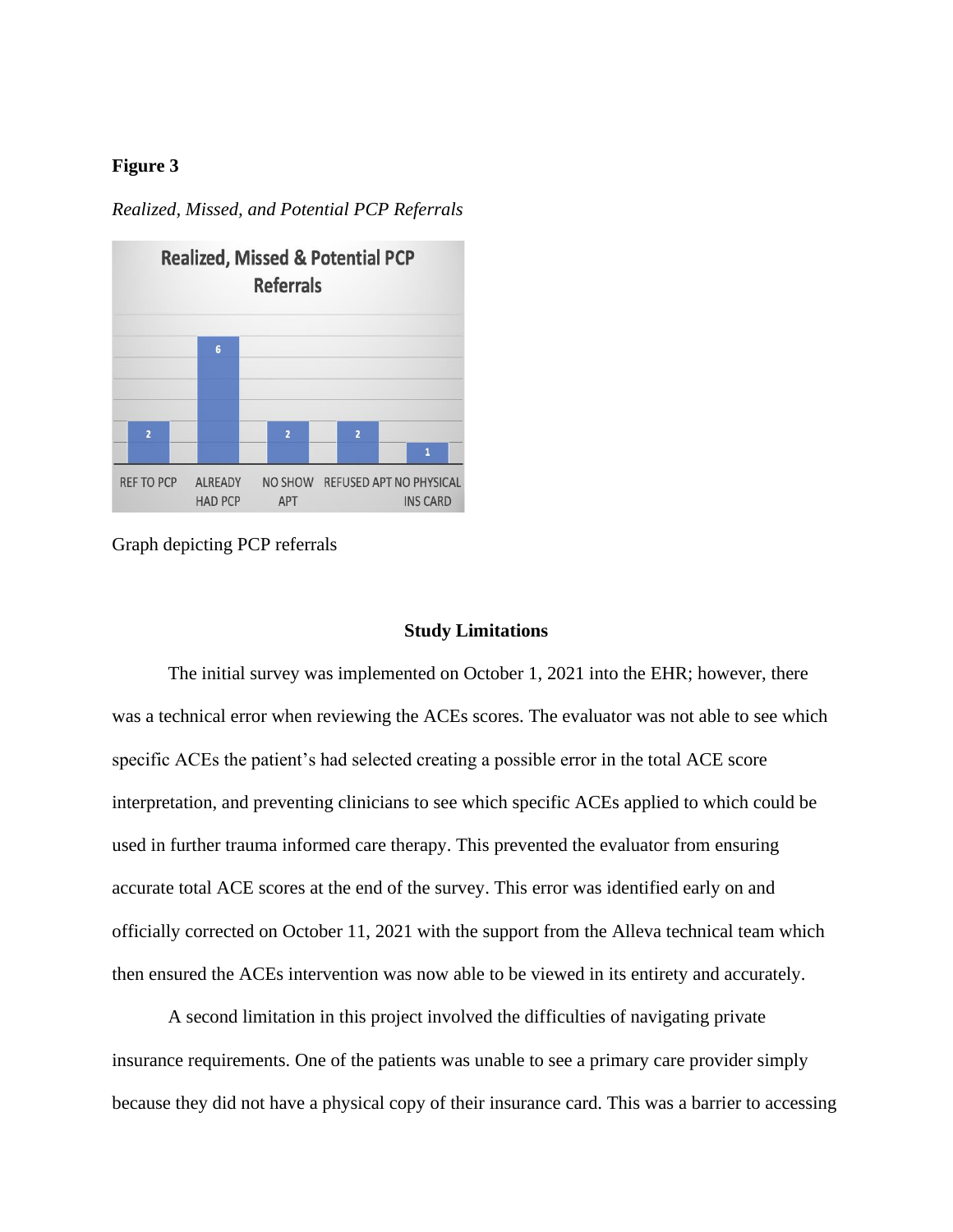healthcare and quite frankly was a failure of the healthcare delivery system. Despite having an electronic version of their card, the primary care provider's office would not allow the patient to be seen. For this issue to be solved it would require changes in the insurance company, primary care office or legislative policies to promote equitable access for all patients.

Another limitation in this project involved the equity distribution. Most of the patients were Caucasian and all had private insurance. Although this project will add to the growing body of research on ACE screening results, the highest need of ACE screening and intervention has been identified with minority groups and low-income areas.

#### **Discussion**

Through the implementation of this project many lessons were learned. There was increased utilization of trauma informed care at the treatment center. This is important because clinicians were able to be sensitive in respect to the patient's past experiences, provided a platform upon which to create therapeutic breakthroughs, and acknowledges the role past trauma plays in the patient's life experience today. Another finding included the increase in referrals to primary care providers. Because patients with scores of four or more ACEs were more likely to have medical co-morbidities, two of the 13 patients were treated for uncontrolled hypertension, which can lead to more serious health outcomes over the long term. An unexpected finding involved the decrease in provider judgement and/or bias when treating patients with behavioral health issues. Many times, providers may have preconceived notions on patients with mental health or substance abuse issues as not being strong enough to fix themselves or are unable to rationalize the types of behaviors these patients may present. By screening for ACEs and recognizing patients with increased ACE scores promotes an attitude of empathy and understanding in providers who prior to ACE screening potentially were not aware of. This can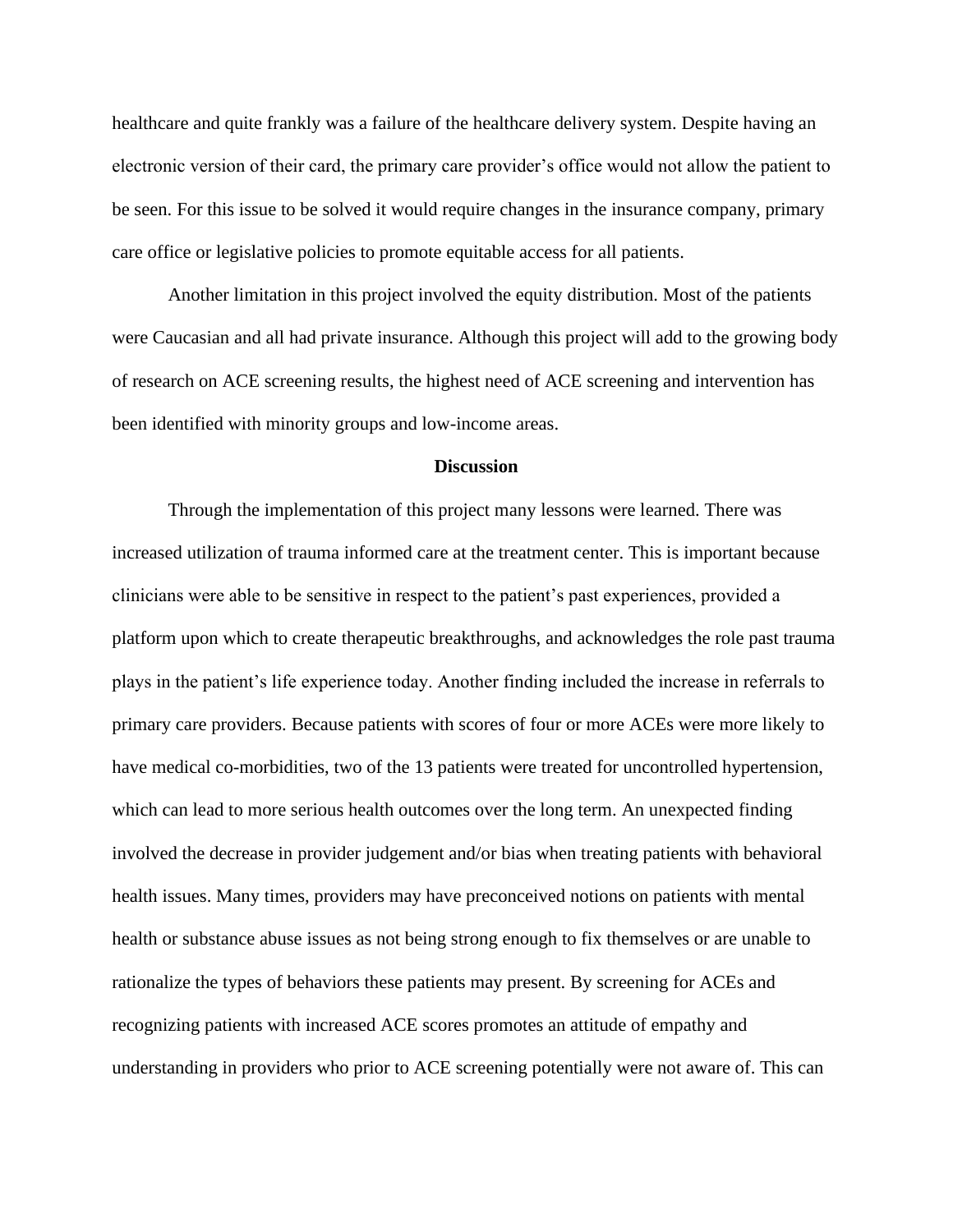lead to better outcomes as it increases the provider's curiosity and willingness to exert care at the highest level to sincerely help these patients.

Another surprising finding was identifying the two patients who refused to see a primary care provider despite having private health insurance. One of the patient's simply did not want to pay the co pays and out of pocket costs due to financial burden. The other patient just refused without explanation. These findings helped the evaluator to realize as much as providers want patients to receive health care, it may go against patient attitudes or beliefs. Although we may not always agree, providers should respect patient choices on their personal healthcare, even if it goes against medical advice.

#### **Evidence to Action**

By screening for ACEs clinical teams are able to more effective and equitable health care. Results can be used to provide targeted clinical interventions in addition to facilitating greater empathy, compassion and promote emotional healing. Screening for ACEs in adults provide multiple benefits including: improvement of clinical assessment, patient education and treatment planning, especially for chronic health conditions; opportunity for providers to address the behavioral ramifications with ACEs associated mental health disorders; and empowerment of patients toward striving to overall improved family health (Dube et al., 2003).

If this project were to be redone, the evaluator should ensure the screening form is accurately embedded into the EHR, clearly identifying the results and which specific ACEs were noted by the patient. The evaluator would recommend finding local primary care providers with knowledge of ACEs and/or perform an in-service with these providers educating about ACEs and their effects on behavioral health patients to increase awareness and facilitate a smoother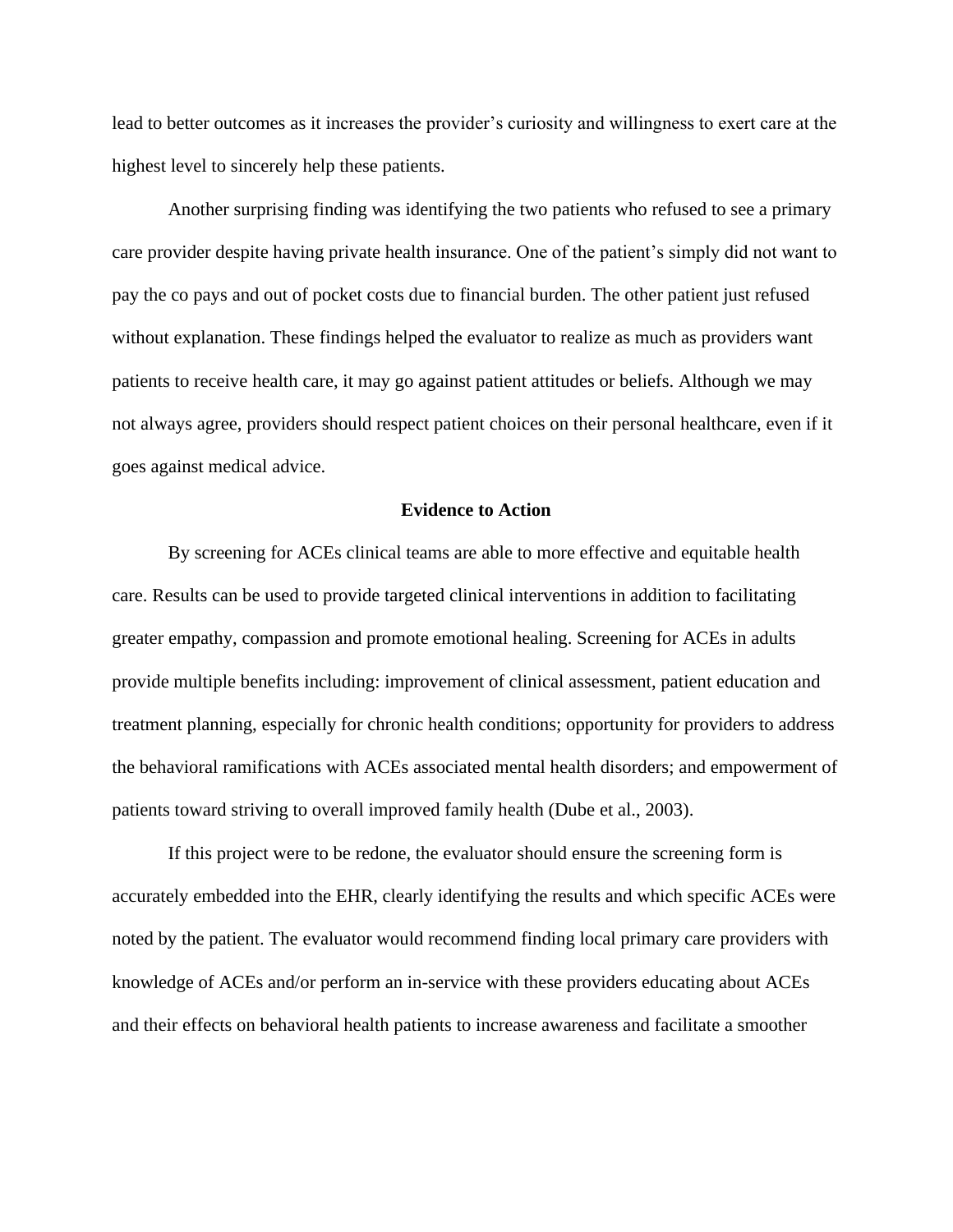referral or transition process to these providers in an effort to decrease the time it takes to make a successful referral.

#### **Implications for Future Research**

This project could easily be implemented at other local intensive outpatient centers, and detox or residential centers. According to SAMHSA there are approximately 160 substance abuse and mental health treatment centers in San Diego county alone (2022). Implementing ACE screening across all behavioral health providers in the County would make a significant impact toward our goal of reducing ACEs by one half in one generation, and could federal, state and local legislators a much better idea of where to direct resources for combatting high ACE scores.

#### **Conclusions**

Adverse Childhood Experience Screening is well on its way to becoming a standard of practice implemented in both inpatient and outpatient medical and behavioral health settings. ACEs are preventable, especially for future generations, but the first step is identifying where they are occurring, which ACEs are most prevalent, and then addressing the root causes of the ACEs in the home with the families affected the most. Federal, state, and local funding is being directed toward this effort. The utilization of ACEs screening allows providers direct treatment toward Trauma Informed Care, which realizes the widespread impact of trauma and understands healthy paths for recovery of these patients. Additionally, ACEs screening allows behavioral health providers to refer patients to their Primary Care Provider for evaluation and potential treatment of realized or unrealized health complications. Finally, the screening of ACEs may remove potential provider bias and/or preconceived judgements when treating patients giving them more meaningful data upon which to evaluate their patient's promoting a sense of empathy in the patient provider relationship.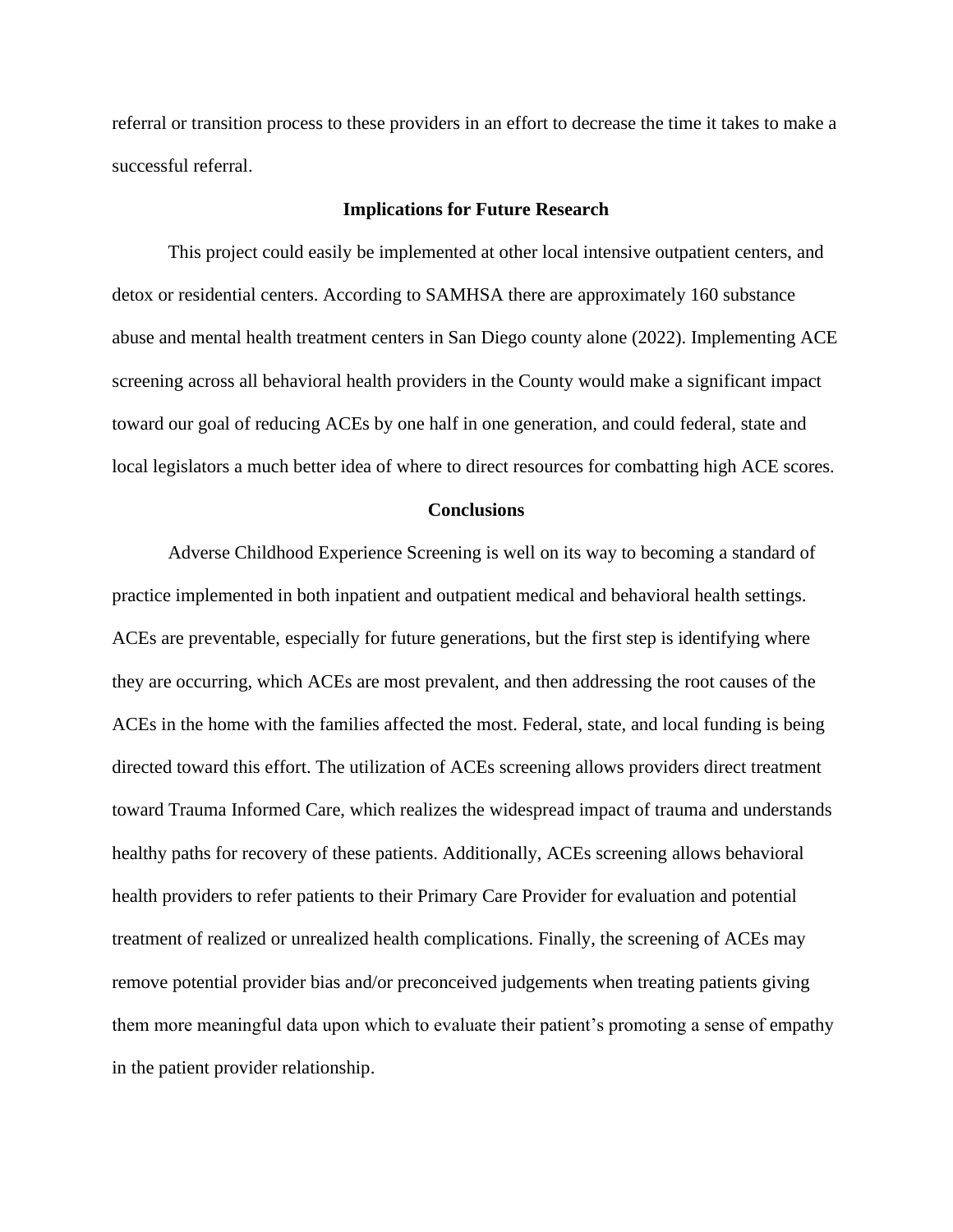#### **References**

- Beal, J.A., (2019). Toxic stress in children. *The American Journal of Maternal and Child Nursing*, *44*(1), 53. https://doi.org/10.1097/NMC.0000000000000487
- Brown, C. E., & Ecoff, L. (2011). A systematic approach to the inclusion of evidence in healthcare design. *HERD*, *4*(2), 7–16. https://doi.org/10.1177/193758671100400202

Brown, D. W., Anda, R. F., Tiemeier, H., Felitti, V. J., Edwards, V. J., Croft, J. B., & Giles, W. H. (2009). Adverse childhood experiences and the risk of premature mortality. *American Journal of Preventive Medicine*, *37*(5), 389–396. https://doi.org/10.1016/j.amepre.2009.06.021

- Bucci, M., Marques, S. S., Oh, D., & Harris, N. B. (2016). Toxic stress in children and adolescents. *Advances in Pediatrics, 63*(1), 403–428. https://doi.org/10.1016/j.yapd.2016.04.002
- Ciliska D. (2005). Educating for evidence-based practice. *Journal of Professional Nursing, 21*(6), 345–350. https://doi.org/10.1016/j.profnurs.2005.10.008
- Center for Healthcare Strategies. (2020, April 13). *What is trauma-informed care? - traumainformed Care Implementation Resource Center*. Trauma. Retrieved May 1, 2022, from https://www.traumainformedcare.chcs.org/what-is-trauma-informed-care/
- Dube, S. R., Felitti, V. J., Dong, M., Giles, W. H., & Anda, R. F. (2003). The impact of adverse childhood experiences on health problems: evidence from four birth cohorts dating back to 1900. *Preventive Medicine, 37*(3), 268–277. https://doi.org/10.1016/s0091- 7435(03)00123-3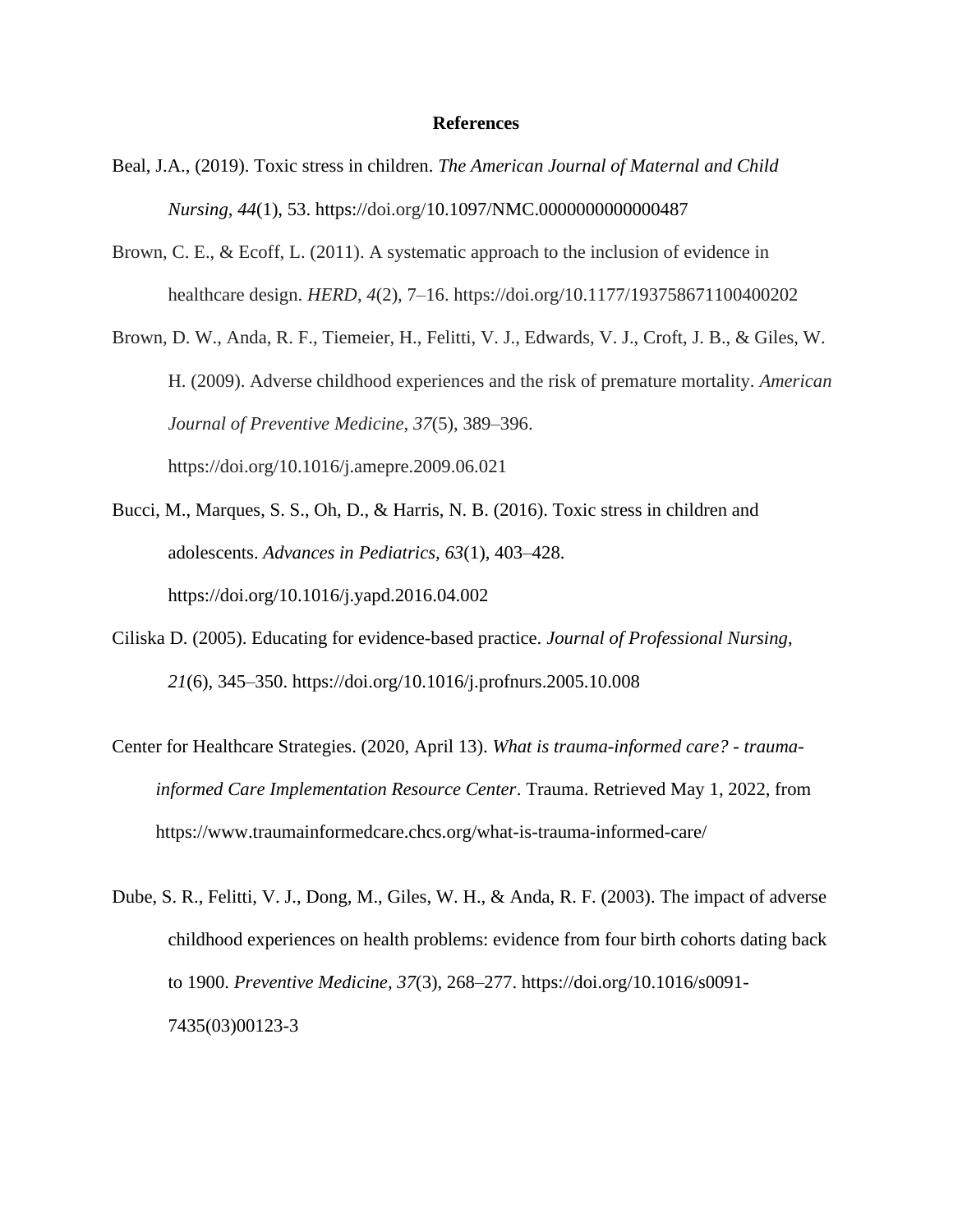- Fineout-Overholt, E., Melnyk, B. M., & Schultz, A. (2005). Transforming health care from the inside out: Advancing evidence-based practice in the 21st century. *Journal of Professional Nursing*, *21*(6), 335–344. https://doi.org/10.1016/j.profnurs.2005.10.005
- Felitti, V. J., Anda, R. F., Nordenberg, D., Williamson, D. F., Spitz, A. M., Edwards, V., Koss, M. P., & Marks, J. S. (1998). Relationship of childhood abuse and household dysfunction to many of the leading causes of death in adults. The Adverse Childhood Experiences (ACE) Study. American journal of preventive medicine, 14(4), 245–258. https://doi.org/10.1016/s0749-3797(98)00017-8
- Harris N. B. (2020). Screening for Adverse Childhood Experiences. JAMA, 324(17), 1788– 1789. https://doi.org/10.1001/jama.2020.16452
- Hughes, K., Bellis, M. A., Hardcastle, K. A., Sethi, D., Butchart, A., Mikton, C., Jones, L., & Dunne, M. P. (2017). The effect of multiple adverse childhood experiences on health: a systematic review and meta-analysis. *The Lancet. Public health*, *2*(8), e356–e366. https://doi.org/10.1016/S2468-2667(17)30118-4
- Hustedde C. (2021). Adverse childhood experiences. *Primary Care*, *48*(3), 493–504. https://doi.org/10.1016/j.pop.2021.05.005
- Johnson, D., Policelli, J., Li, M., Dharamsi, A., Hu, Q., Sheridan, M. A., McLaughlin, K. A., & Wade, M. (2021). Associations of early-life threat and deprivation with executive functioning in childhood and adolescence: A systematic review and meta-analysis. *JAMA Pediatrics*, 175(11), e212511. https://doi.org/10.1001/jamapediatrics.2021.2511
- Liu, S. R., Kia-Keating, M., Nylund-Gibson, K., & Barnett, M. L. (2020). Co-Occurring youth profiles of adverse childhood experiences and protective factors: Associations with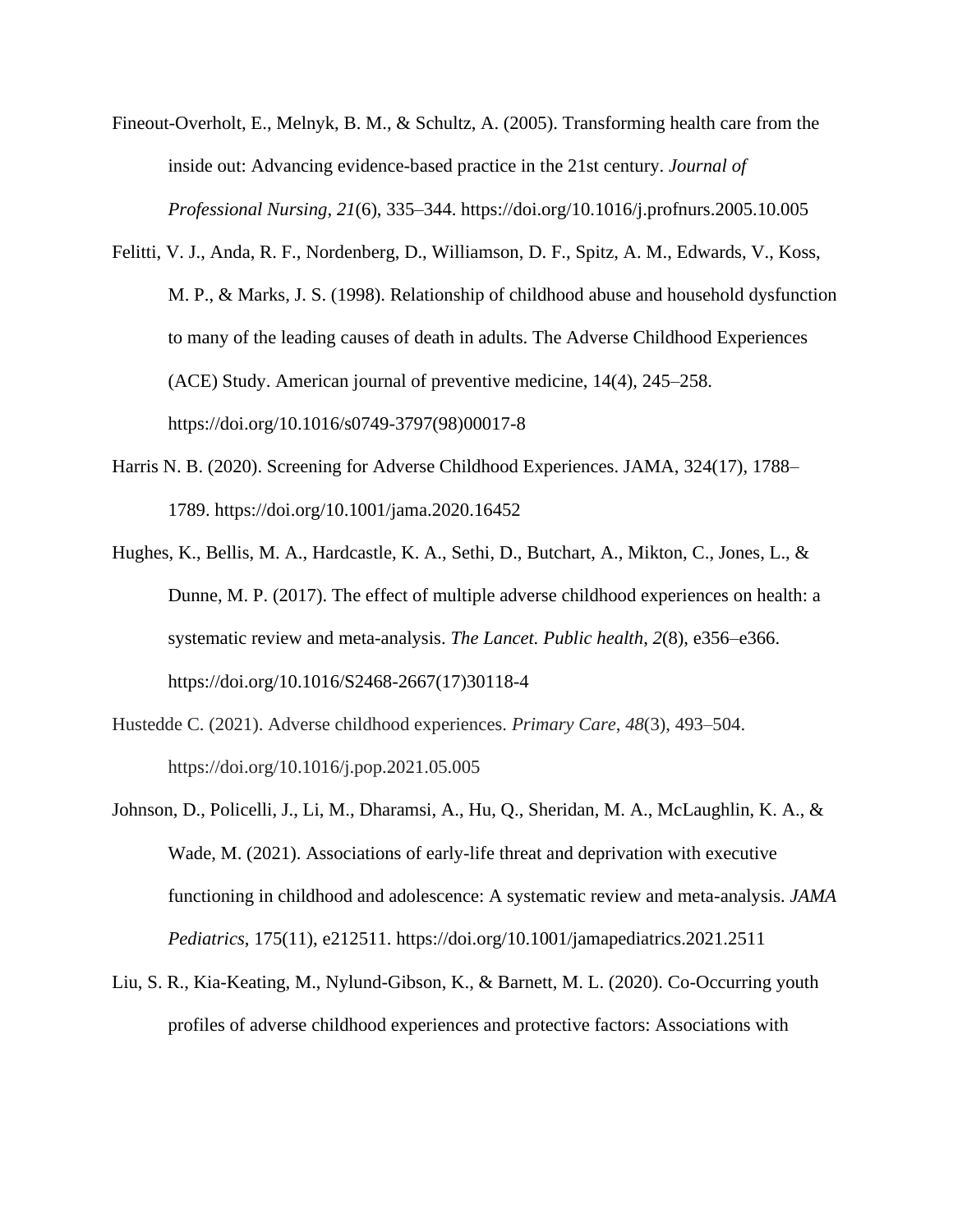health, resilience, and racial disparities. *American Journal of Community Psychology*, 65(1-2), 173–186. https://doi.org/10.1002/ajcp.12387

- Merrick, M. T., Ford, D. C., Ports, K. A., & Guinn, A. S. (2018). Prevalence of Adverse Childhood Experiences From the 2011-2014 Behavioral Risk Factor Surveillance System in 23 States. *JAMA pediatrics*, *172*(11), 1038–1044. https://doi.org/10.1001/jamapediatrics.2018.2537
- Merrick, M. T., Ford, D. C., Ports, K. A., Guinn, A. S., Chen, J., Klevens, J., Metzler, M., Jones, C. M., Simon, T. R., Daniel, V. M., Ottley, P., & Mercy, J. A. (2019). Vital Signs: Estimated Proportion of Adult Health Problems Attributable to Adverse Childhood Experiences and Implications for Prevention - 25 States, 2015-2017. *Morbidity and mortality weekly report*, *68*(44), 999–1005. https://doi.org/10.15585/mmwr.mm6844e1
- Oral, R., Ramirez, M., Coohey, C., Nakada, S., Walz, A., Kuntz, A., Benoit, J., & Peek-Asa, C. (2016). Adverse childhood experiences and trauma informed care: the future of health care. *Pediatric research*, *79*(1-2), 227–233. https://doi.org/10.1038/pr.2015.197
- Palusci V. J. (2013). Adverse childhood experiences and lifelong health. JAMA pediatrics, 167(1), 95–96. https://doi.org/10.1001/jamapediatrics.2013.427
- Petruccelli, K., Davis, J., & Berman, T. (2019). Adverse childhood experiences and associated health outcomes: A systematic review and meta-analysis. *Child abuse & neglect*, *97*, 104127. https://doi.org/10.1016/j.chiabu.2019.104127
- Racine N, Killam T, Madigan S. Trauma-Informed Care as a Universal Precaution: Beyond the Adverse Childhood Experiences Questionnaire. *JAMA Pediatrics.* 2020;174(1):5–6. doi:10.1001/jamapediatrics.2019.3866